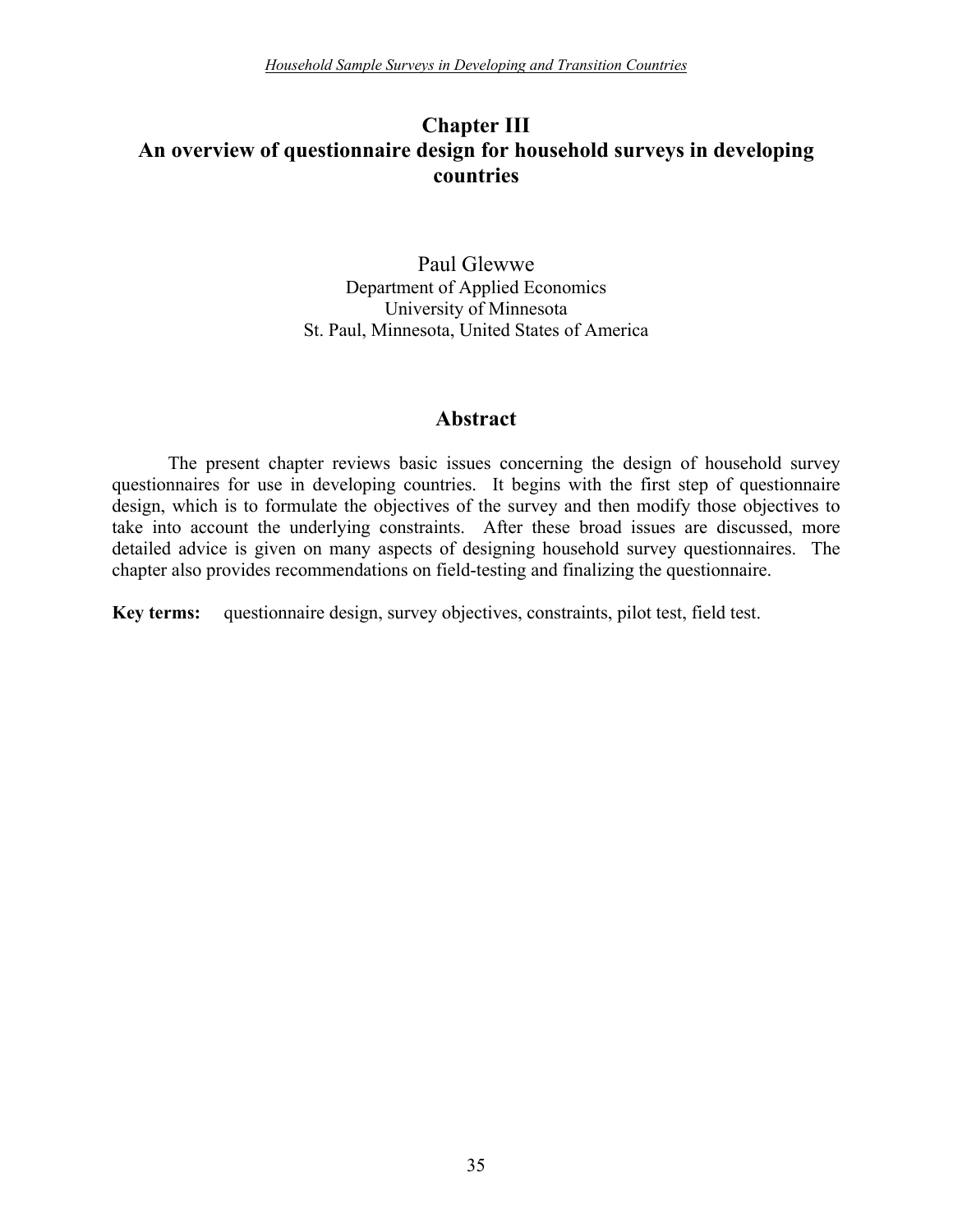# **A. Introduction**

1. Household surveys can provide a wealth of information on many aspects of life. However, the usefulness of household survey data depends heavily on the quality of the survey, in terms of both questionnaire design and actual implementation in the field. While designing survey questionnaires and implementing household surveys may at first appear to be simple tasks, in reality successful household surveys require hard work and large amounts of time.

2. The present chapter provides a basic overview of the process of designing a household survey questionnaire for use in a developing country. The presentation here is only an introduction because questionnaire design is a very complex process which cannot be described in detail in a chapter of this length. The chapter aims to lay out the most important issues and provide useful advice on each of them. Any reader planning to undertake an actual survey will need to consult other materials to obtain more detailed advice. A good starting point is Grosh and Glewwe (2000), which provides very detailed information on the design of household surveys for developing countries. Although it was written with a specific type of survey in mind - the World Bank Living Standards Measurement Study (LSMS) surveys - much of the advice in it is relevant to almost any type of household survey. More general, though less recent, treatments of questionnaire design can be found in Casley and Lury (1987), United Nations (1985), Sudman and Bradburn (1982) and Converse and Presser (1986). A detailed discussion on how to design a labour-force survey is provided by Hussmanns, Merhan and Verma (1990).

3. Throughout this chapter, it is assumed that the survey questionnaire will be administered by interviewers who visit respondents in their homes and that the sampling unit is the household.4 Since most household surveys collect information on each individual household member, they are based on samples of individuals as well as on samples of households.

4. The rest of this chapter is organized as follows. Section B discusses the "big picture", that is to say, the objectives of, and the constraints faced by, the survey. Section C provides advice on organizing the structure of the survey questionnaire, formatting and other details of questionnaire design. Section D gives recommendations on the overall process, from forming a survey team to field-testing and finalizing the questionnaire. A brief final section (E) offers some concluding comments.

# **B. The big picture**

5. Household survey questionnaires vary enormously in content and length. The final version of any questionnaire is the outcome of a process in which hundreds, or even thousands, of decisions are made. An overall framework, or "big picture", is needed to ensure both that this process is an orderly one and, ultimately, that the survey accomplishes the objectives set for it. To do this, survey designers must agree on the objectives of the survey and on the constraints

 $\overline{a}$ 

<sup>4</sup> In some surveys, the sampling unit is the dwelling, not the household, but in such cases some or all of the households in the sampled dwellings become the "reporting units" of the survey. In addition, some populations of interest cannot be covered in a survey of households. Examples are street children and nomads. Even so, most of the material in the present chapter will apply to surveys of those types of populations. For more information on how to sample such populations, see United Nations (1993).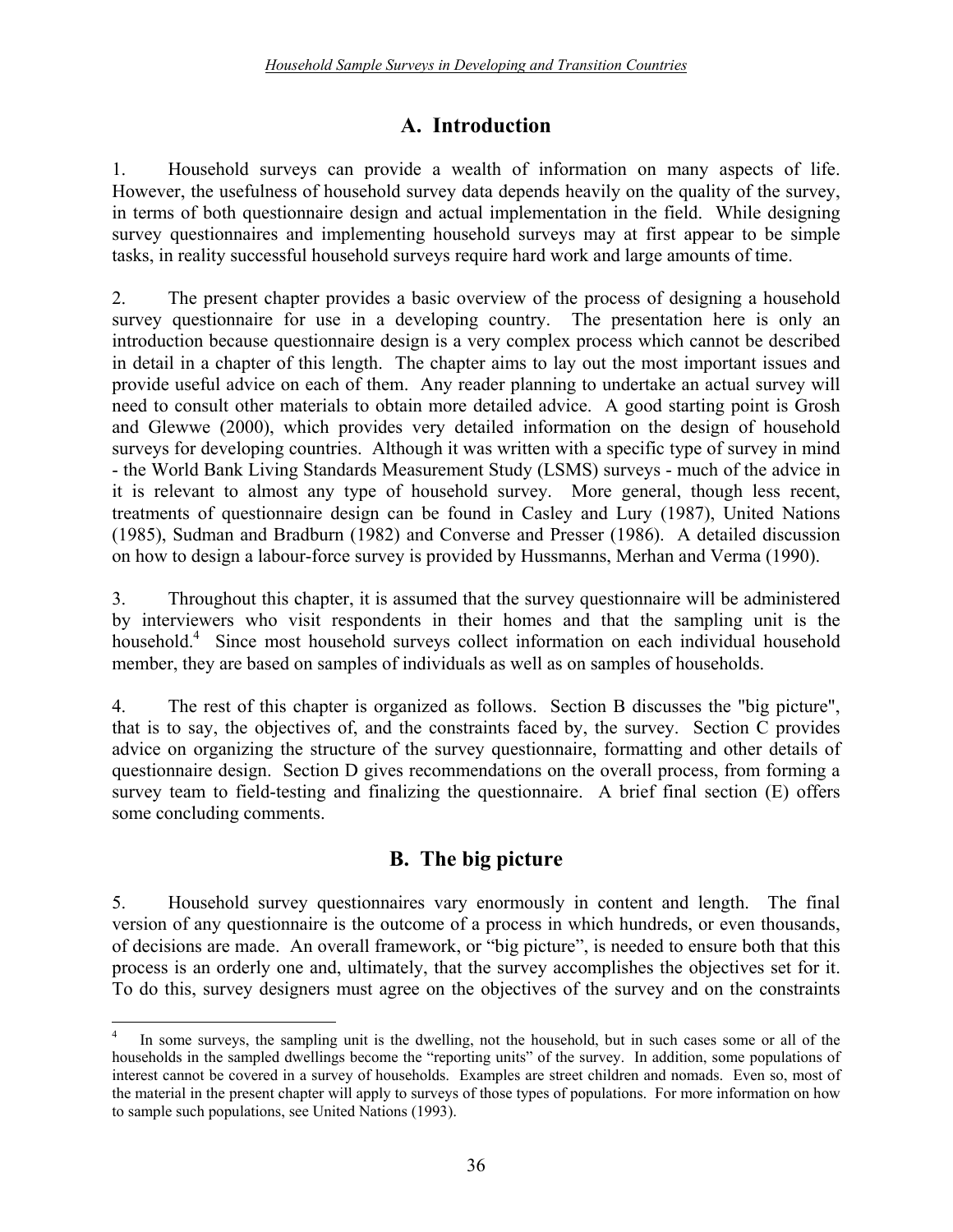under which the survey will operate. The present section explains how to establish the overall framework starting with the fundamentals and then provides some practical advice.

1. Objectives of the survey

6. Government agencies and other organizations implement household surveys in order to answer questions that they have about the population.<sup>5</sup> Thus, as the objectives of the survey are to obtain answers to such questions, the survey questionnaire should contain the data that can provide those answers. Given limited resources and limits on the time of survey respondents, any data that do not serve the objectives of the survey should not be collected. Thus, the first step in designing a household survey is to agree on its objectives, and put them in writing.

7. To establish the survey objectives, survey designers should begin with a set of questions to which the organization(s) sponsoring the survey would like to have answers. Four types of questions can be considered. The simplest type comprises questions about the fundamental characteristics of the population at the present time. Examples of such questions are:

*What proportion of the population is poor?* 

*What is the rate of unemployment?* 

*What is the prevalence of malnutrition among young children?* 

*What crops are grown by rural households in different regions of the country?* 

8. A second type of question connects household characteristics with government policies and programmes in order to examine the coverage of those programmes. An example of this type of question is:

*What proportion of households participate in a particular programme, and how do the characteristics of these households compare with those of households that do not participate in the programme?* 

9. A third type of question concerns *changes* in householdsí characteristics over time. Government agencies and organizations often want to know whether the living conditions of households are improving or deteriorating. Data from two or more surveys that are separated by a considerable length of time are required to answer this type of question, with the data of interest being collected in the same way in each survey. As explained in Deaton and Grosh (2000), even slightly different ways of collecting information can result in data that are not comparable and thus are potentially misleading.

10. The fourth and last type of question concerns the determinants (causes) of households<sup>'</sup> circumstances and characteristics. Such questions are difficult to answer because they ask not

 $\frac{1}{5}$  These general questions, for which the organization implementing the survey would like answers, are not necessarily the same as the more specific questions on the survey questionnaire that are to be asked of household members. The present section focuses on the former type of questions.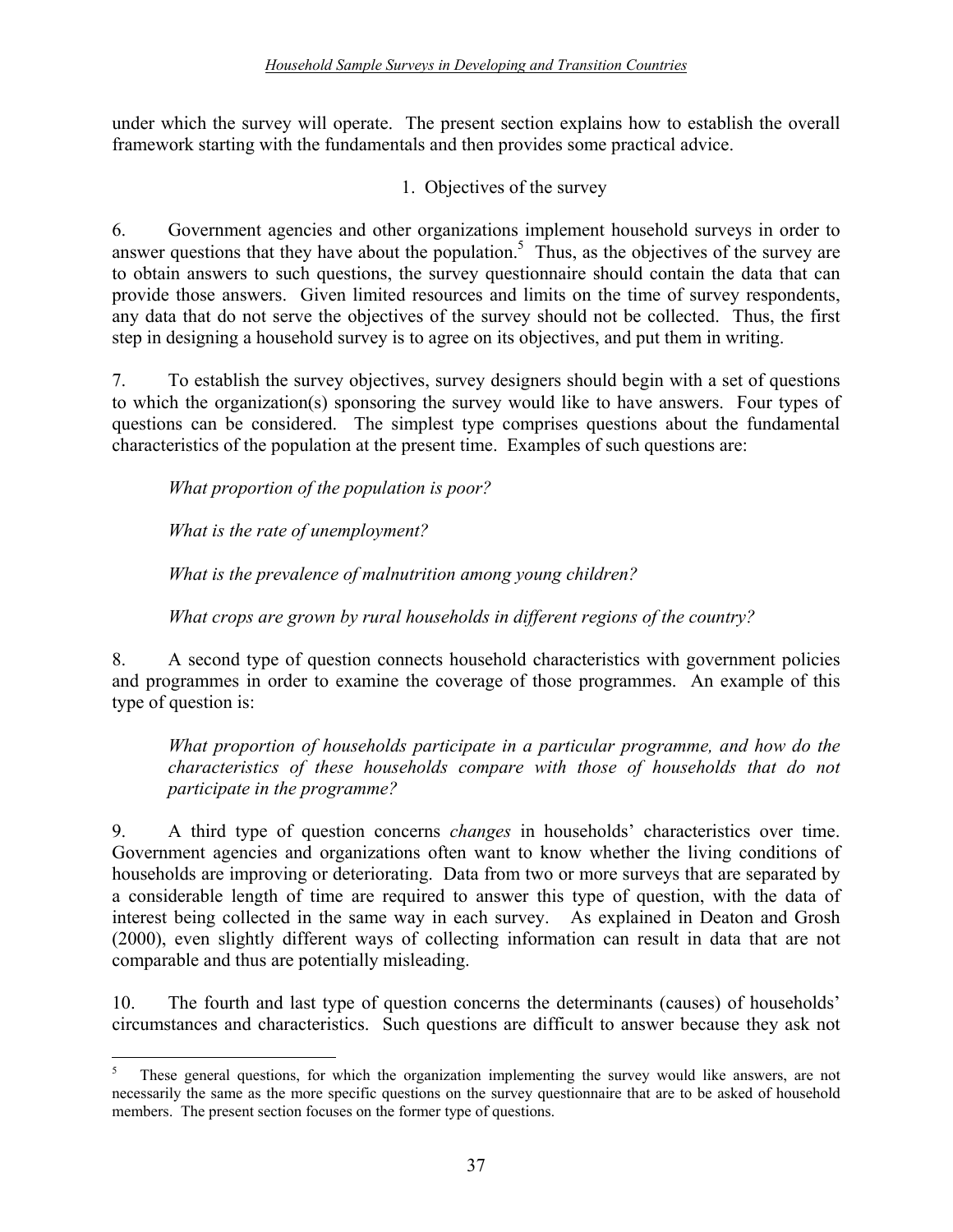only *what* is happening but also *why* it is happening. Yet, these are often the most important questions because they seek to understand the impact of current policies or programmes, and perhaps even hypothetical future policies or programmes, on the circumstances and characteristics of households. Economists and other social scientists do not always agree on how to answer these questions, and sometimes they may not even agree that it is possible to answer a particular question. If such questions are important to the survey designers, very thorough planning is needed. However, the issues involved in such planning are beyond the scope of this chapter (see the various chaps. in Grosh and Glewwe (2000) for detailed discussions of what is required to answer this type of question).

11. Once a set of questions to be answered has been agreed upon, the questions can be expressed as objectives of the survey. For example, the presence of a question about the current rate of unemployment implies that one objective of the survey is to measure the incidence of unemployment among the economically active population. The next step is to rank these objectives in order of importance. If the number of objectives is large, it is quite possible that the survey will not be able to collect all the information needed to achieve all of them because of low budgets, capacity limitation and other constraints. When this happens, objectives that have low priority (relative to the effort required to collect the information needed to attain them) should be dropped. $6$  In this process of deciding what objectives the survey will meet, one must check whether other data that already exist can be used to answer the question associated with the objective. Any objective that can be met using existing data from other sources should be dropped from the list of objectives for the new survey. This process of choosing a reasonable set of objectives is more an art than a science, and survey designers must also take into account factors such as past experience in collecting data relevant to the objective and the overall capacity of the agency implementing the survey. Yet, once such challenges are met, this approach should help survey designers agree upon a list of objectives that the household survey is intended to meet.

12. A final point to be noted is that some survey designers prefer to express the set of questions or objectives in terms of a set of tables to be completed using the survey data. This approach, which is often referred to as the "tabulation plan", works best with the first three types of questions. More generally, the way in which the data collected in a household survey will be used to answer the questions (attain the objectives) can be referred to as the "data analysis plan". Such plans, which can be quite detailed, should be worked out when the details of the household survey are being settled (this is discussed further in sect. C).

### 2. Constraints

13. The process of choosing the objectives described above must take place within an ìenvelopeî of constraints that limit what is feasible. Survey designers face three major constraints. The first and most obvious is the financial resources available to undertake the survey. This constraint will limit both how many households can be surveyed and how much time interviewers can spend with any given household (which in turn limits how many questions

<sup>1</sup> <sup>6</sup> An alternative to dropping a less important objective is to collect the data needed to achieve it from only a subsample of households. This will require fewer resources, but it will also reduce the precision of the estimates and could also complicate the implementation of the survey in the field.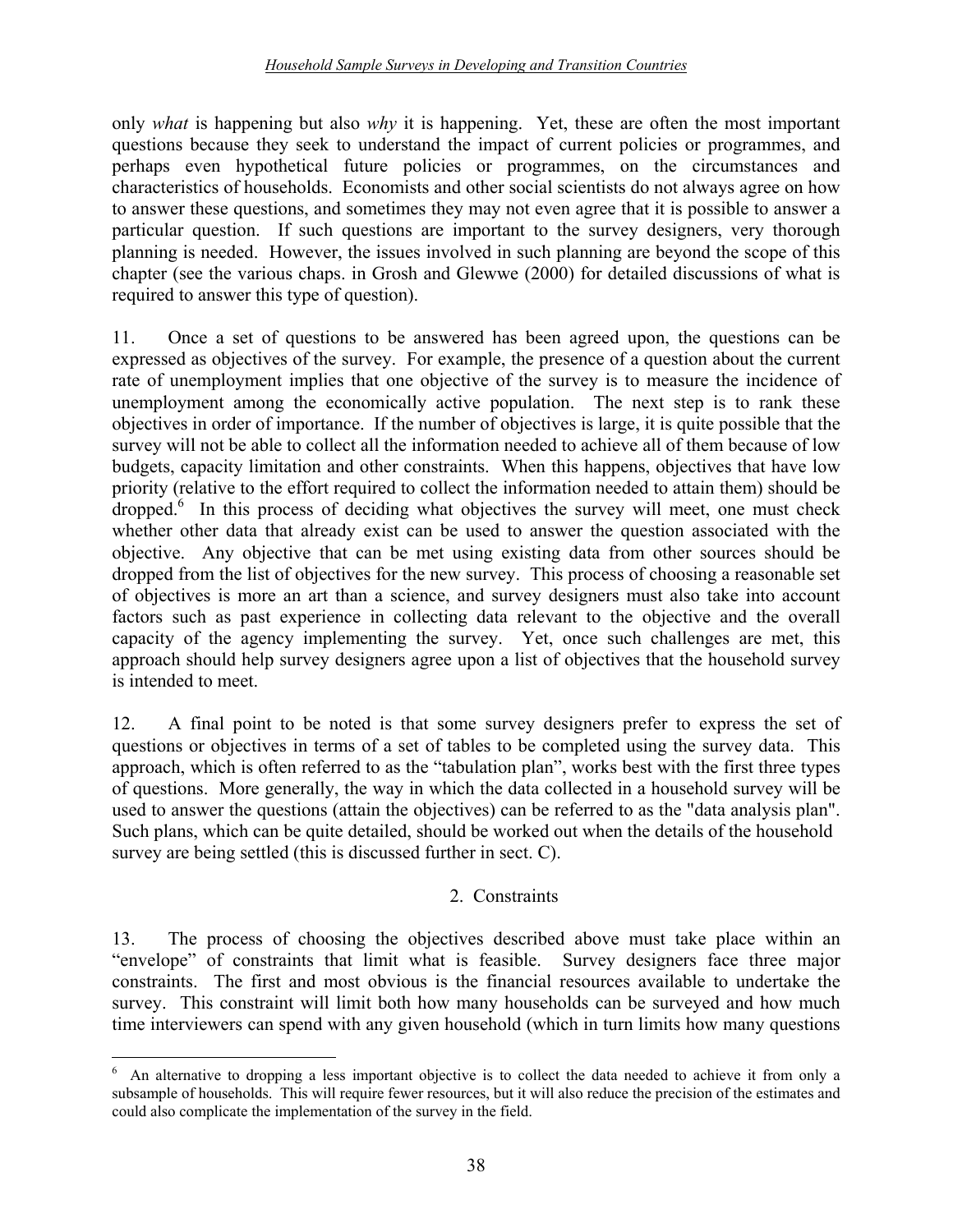can be asked of a given household). In general, there are different combinations of sample size (number of households surveyed) and the amount of information that one can obtain from each household, and for a given budget there is a trade-off associated with these two characteristics of the survey. In particular, for a given quantity of financial resources, one can increase the sample size only by decreasing the amount of information collected from each household, and vice versa.<sup>7</sup> Clearly, this has implications for the number of objectives of the survey and the precision of those objectives (that is to say, the accuracy of the answers to the underlying questions): a small sample size can allow one to collect more data per household and thus answer more questions of interest, but the precision of those answers will be lower owing to the lower sample size. A related point is that the quality of the data, in the sense of the accuracy of the information, will also be affected by the resources available. For example, if funds are available to allow each interviewer more time to complete a questionnaire of a given size, the additional time could be used to return to the household to correct errors or inconsistencies in the data that are detected after an interview has been completed.

14. The second constraint that survey designers face is the capacity of the organization that will implement the survey. Large sample sizes or highly detailed household questionnaires may exceed the capacity of the implementing organization to undertake the survey at the desired level of quality. The larger the sample size, the greater the number of interviewers and data entry staff that it will be necessary to hire and train (assuming that the amount of time required to complete the survey cannot be extended), which means that the organization may have to reduce the minimum acceptable qualifications for interviewers and data entry staff in order to hire the requisite number. Similarly, more extensive household questionnaires will require more training and more competent staff, and well-trained, highly competent interviewers and data entry staff are often in short supply in developing countries. This constraint is often not fully recognized, with the consequence that many surveys that have been undertaken in developing countries have produced large data sets of doubtful quality and thus of uncertain usefulness.

15. A final constraint is the willingness and ability of the households being interviewed to provide the desired information. First, households' willingness to answer questions will be limited, so that the response burden of extremely long survey questionnaires will likely result in high rates of refusal and/or data that are incomplete or inaccurate. Second, even when respondents are cooperative, they may not be able to answer questions that are complex or that require them to recall events that occurred many months or years before. This has direct implications for questionnaire design. For example, one may not be able to obtain a reasonably accurate estimate of a household's income by asking a small number of questions, but instead one may need to ask a long series of detailed questions; this is particularly true with farming households in rural areas that grow many crops, some of which they consume and another part of which they sell.

 $\overline{a}$ 7 The exact relationship between the information collected per household and the number of households interviewed, for a given budget, is usually not simple. In particular, it is not true that one can, for example, double the sample size by cutting the questionnaire in half, for a given amount of interviewer time. This is so because interviewers need a large amount of time to find households, introduce themselves, and move to the next household or enumeration area, and this time cannot be reduced by shortening the questionnaire.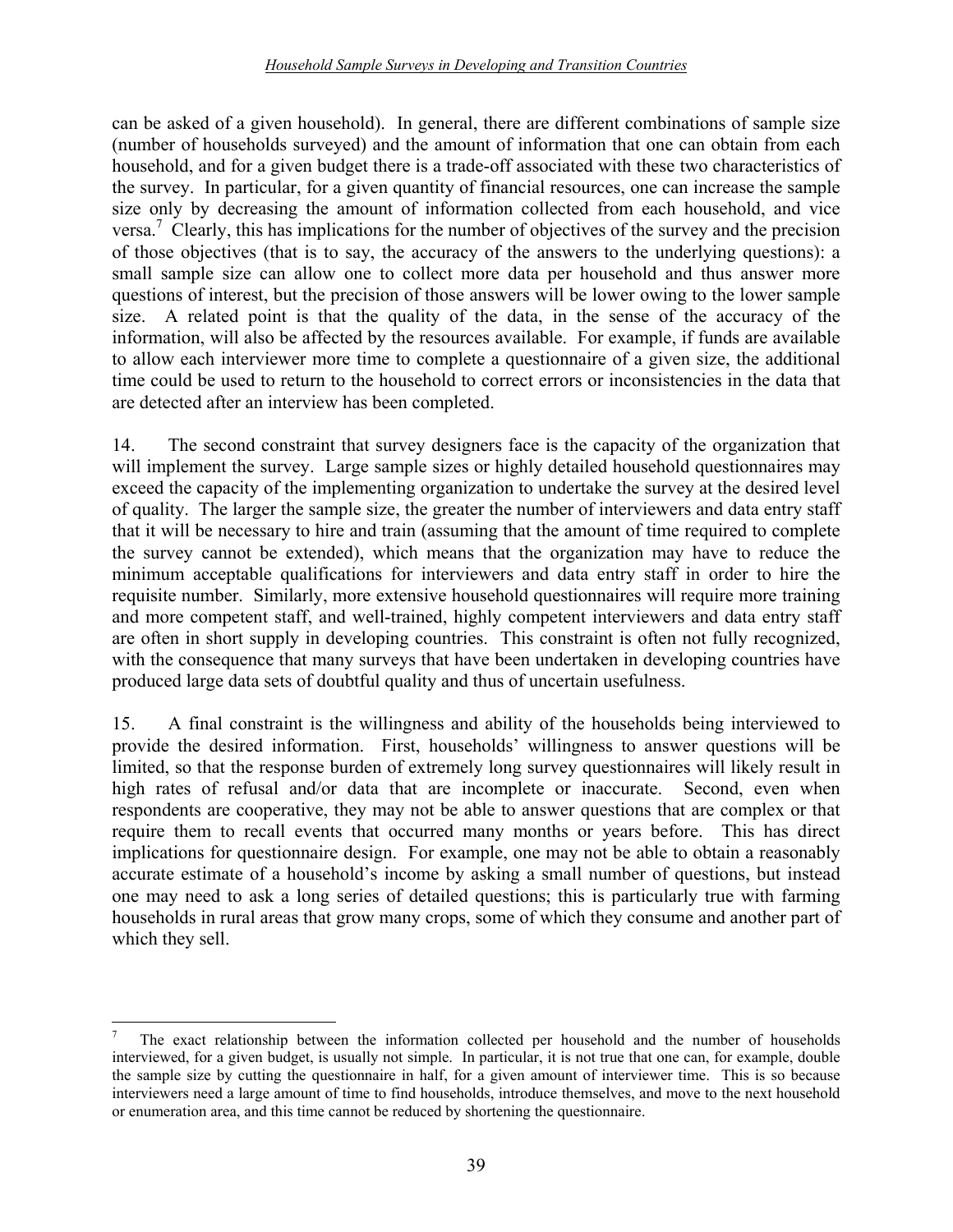### 3. Some practical advice

16. Survey designers will need to move back and forth between the objectives of the survey and the constraints faced until they "converge" on a set of objectives that are both feasible given those constraints and "optimal" in the sense that they constitute the objectives that are the most important to the organization undertaking the survey. Once the reality of what is feasible becomes clear, it may be possible to loosen the constraints by obtaining additional financial resources or providing additional training to future interviewers. Experience with other surveys recently completed in the same country should provide a good guide to what is feasible and what is unrealistic. As already mentioned above, achieving the right balance is more an art than a science, and both local experience and international experience are good guides to achieving that balance.

# **C. The details**

17. Once the "big picture" has been established in terms of the objectives of survey, survey designers will need to begin the detailed and unavoidably tedious work of designing the questionnaire, question by question. A general point to be made at the outset is that a data analysis plan is needed. This plan explains in detail what data are needed to attain the objectives (answer the questions) set out for the survey. Survey designers must refer to this plan constantly when working out the details of the survey questionnaire. In some cases, the data analysis plan must be changed as the detailed work of designing the questionnaire sheds new light on how the data should be analysed. Any question that is not used by the overall data analysis plan should be removed from the questionnaire.

18. This chapter is far too brief to go into detail on how to relate questionnaire design to specific objectives and their associated data analysis plans. See the various topic-specific chapters in Grosh and Glewwe (2000) for much more comprehensive advice for different kinds of surveys. The remainder of the present section will provide some general but very useful advice on how to go about the task of working out the details of a household survey questionnaire.

### 1. The module approach

19. A household survey questionnaire is usually composed of several parts, often called modules. A module consists of one or more pages of questions that collect information on a particular subject, such as housing, employment or health. For example, the Demographic and Health Surveys series discussed in chapter XXII has modules on contraception, fertility preferences, and child immunization. More generally, in almost any household survey questionnaire that has several questions on a given topic, such as the education of each household member, it is convenient to put those questions together on one or more pages of the questionnaire and to refer to that page or those pages as the module for that topic; for example, the questions on education mentioned above would become the "education module". In this way, the entire questionnaire can be viewed as a collection of modules, perhaps as few as 3 or as many as 15 or 20, depending on the number of topics covered by the questionnaire. Each module contains several questions, sometimes only 5 or 6, but other times as many as 50 or even more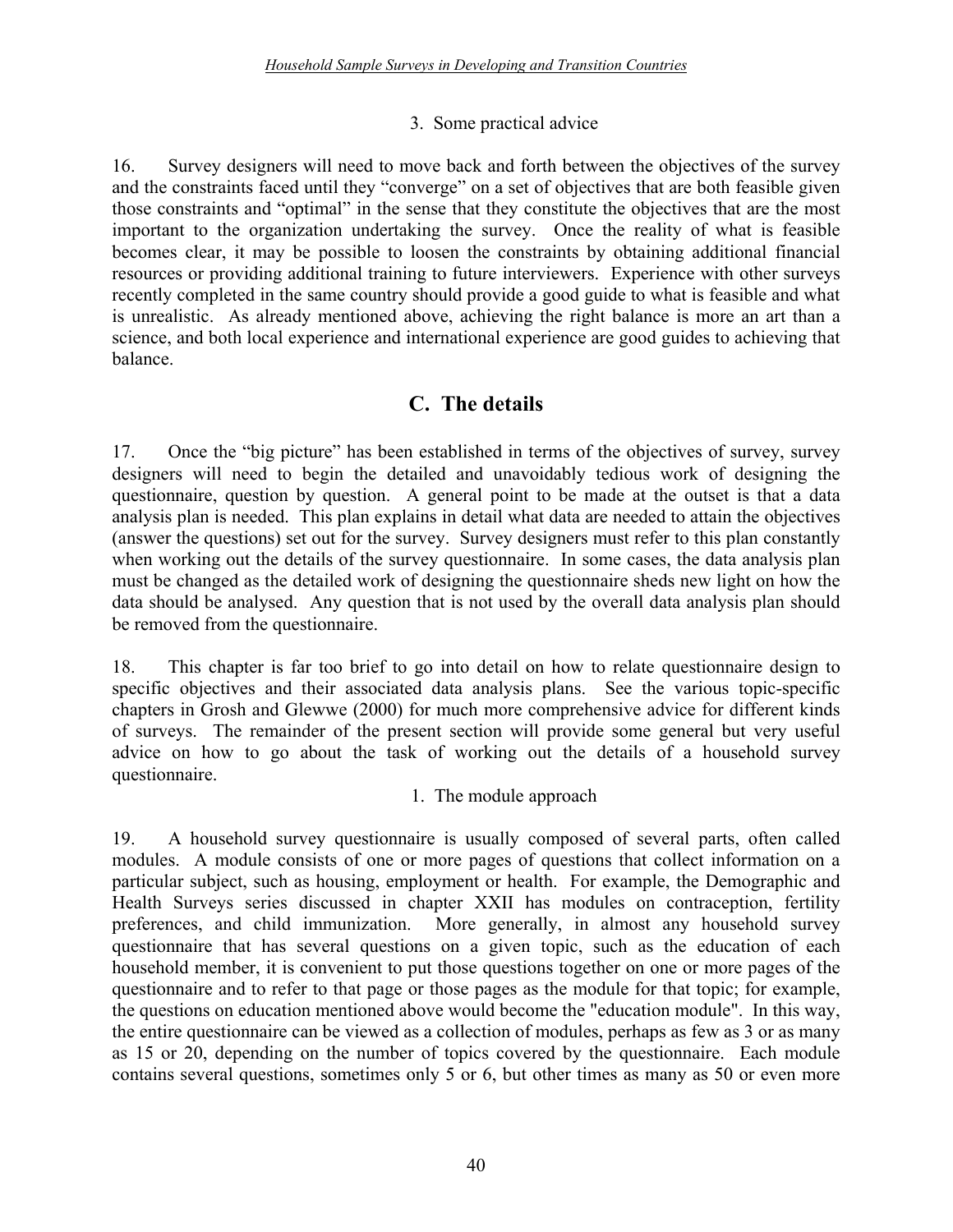#### *Household Sample Surveys in Developing and Transition Countries*

than  $100$ .<sup>8</sup> Very large modules, such as those with more than 50 questions, should be further divided into sub-modules that focus on particular topics. For example, a large module on employment could be divided into the following sub-modules: primary job, secondary job, and employment history. In any event, the overall number of questions on a questionnaire should be kept to the minimum required to elicit the desired information.

20. The module approach is convenient because it allows the design of the questionnaire to be broken down into two steps. The first step is to decide what modules are needed, that is to say, what topics will be covered by the questionnaire, and the order that the modules should follow. The second step is to choose the design of each module, question by question. During both steps, constant reference must be made to the objectives of the survey and the data analysis plan.

21. The choice of modules and the details of each module will vary greatly, depending on the objectives of, and the constraints faced by, the survey. Yet some general advice can be given that applies to almost any survey. For example, almost all household surveys collect information on the number of people belonging to the household, and some very basic information on them, such as their age, sex and relationship to the head of the household. These questions can be put into a short one page "household roster" module. This module should be one of the first modules -- and in most cases, the first module -- in the questionnaire. Many household survey questionnaires will later ask questions of individual household members on topics such as education, employment, health and migration. Any such topics for which about five or more questions are asked, should probably be put into a special module on that topic. If only one, two or three questions are asked, it may be more convenient to include them in the household roster, or perhaps in another module that asks questions of individual household members.

22. Almost all of the modules in a household survey can be divided into two main types: those that ask questions of individual members, as discussed above, and those that ask general questions about the household. Regarding the former type, note that the questions that are asked of individual household members need not be the same for each member; many household surveys have questions that apply only to some types of household members, such as children younger than five years of age or women of childbearing age. Examples of the latter type are questions on the characteristics of the dwelling in which the household lives and questions on the expenditures of the household as a whole on food and non-food items. Of course, the length of any of these modules, and the types of questions in them, will depend on the objectives of the survey.

23. Finally, a few general points can be made about the order of the modules in the household survey. First, the order of the modules should match the order in which the interview is to be conducted, so that the interviewer can complete the questionnaire by starting with the first page and then continuing on, page by page, until the end of the questionnaire. Exceptions may be needed in some cases, but in general it is "natural" for the modules to be ordered in this way.

1

<sup>8</sup> A module with more than 100 questions may lead to a total interview time that is excessive. See section D for further discussion of the length of the overall questionnaire.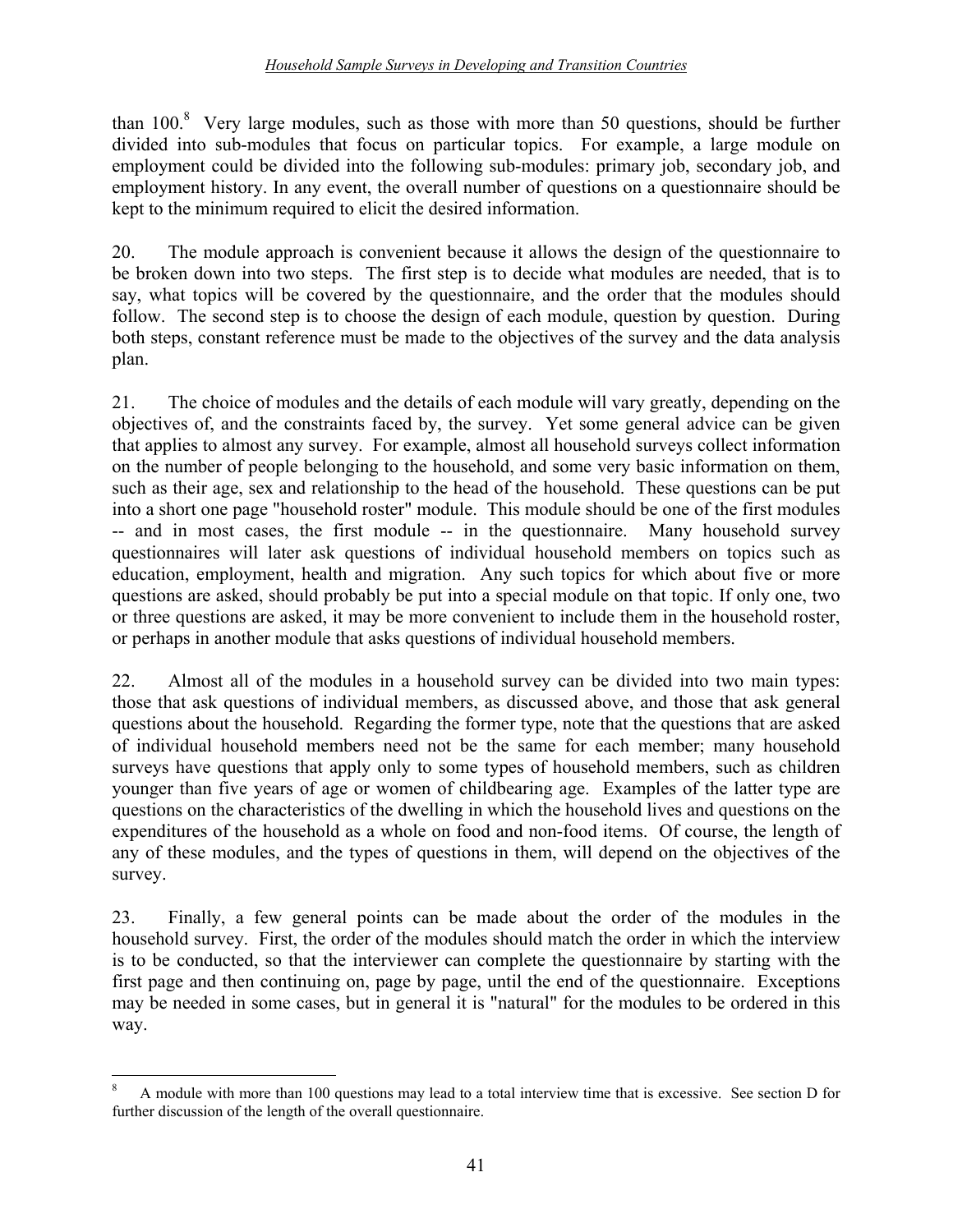24. Second, the first modules in the questionnaire should consist of questions that are relatively easy to answer and that pertain to topics that are not sensitive. The suggestion above to utilize the household roster as the first module is consistent with this recommendation, since basic information on household members is usually not a sensitive topic. Starting the interview with simple questions on non-sensitive topics will help the interviewer put the household members at ease and develop a rapport with them. This implies that the most sensitive modules should be put at the end of the questionnaire. This will give the interviewer as much time as possible to gain the confidence of the household members, which will increase the probability that they will answer the sensitive questions fully and truthfully. In addition, if sensitive questions cause the household members to stop the interview, at least all of the non-sensitive information will already have been obtained.

25. A third principle is to group together modules that are likely to be answered by the same household member. For example, questions on food and non-food expenditure should be together because it is likely that one person in the household is best able to answer both types of questions. This allows that person to answer all the questions of these modules that he or she can, and then end his or her participation, leaving other household members to answer the remaining modules. The general point here is to use the household members' time efficiently, which will be appreciated and thus will increase their co-operation. It is also likely to save the interviewer's time because each respondent need be called only once to make his or her contribution to the interview.

## 2. Formatting and consistency

26. Once the modules have been selected, and their order determined, the detailed and admittedly tedious task of choosing the specific questions and writing them out, word for word, must be performed. When carrying out this work in a given country, it is useful to begin by reviewing past household surveys on the same topic that have been conducted in that country, or perhaps in a neighboring country. In general, although the best questions and wording will depend on the nature and purposes of the new survey, some general advice can still be given that applies to almost all household surveys.

27. The first recommendation is that, in almost all cases, the questions should be written out on the questionnaire so that the interviewer can conduct the interview by reading each question from the questionnaire. This ensures that the same questions are asked of all households. The alternative is for a survey questionnaire to be designed as a form with minimal wording, which requires each interviewer to pose questions using his or her own words. This should not be done because it leads to many errors. For example, suppose that a module on employment has a "question" that simply reads "main occupation". This is unclear. Does it refer to the occupation on the day or week of the interview, or the main occupation during that past 12 months? For persons with two occupations, is the main occupation the one that has the highest income or the one for which the hours or days worked is the highest? This confusion can be avoided if the question is written out in detail, as in the following example: "During the past seven days, what kind of work did you do? If you had more than one kind of work, tell me the one for which you worked the most hours during the past seven days." Figure III.1 provides an example of a questionnaire page that collects information on housing (note that all questions are written out in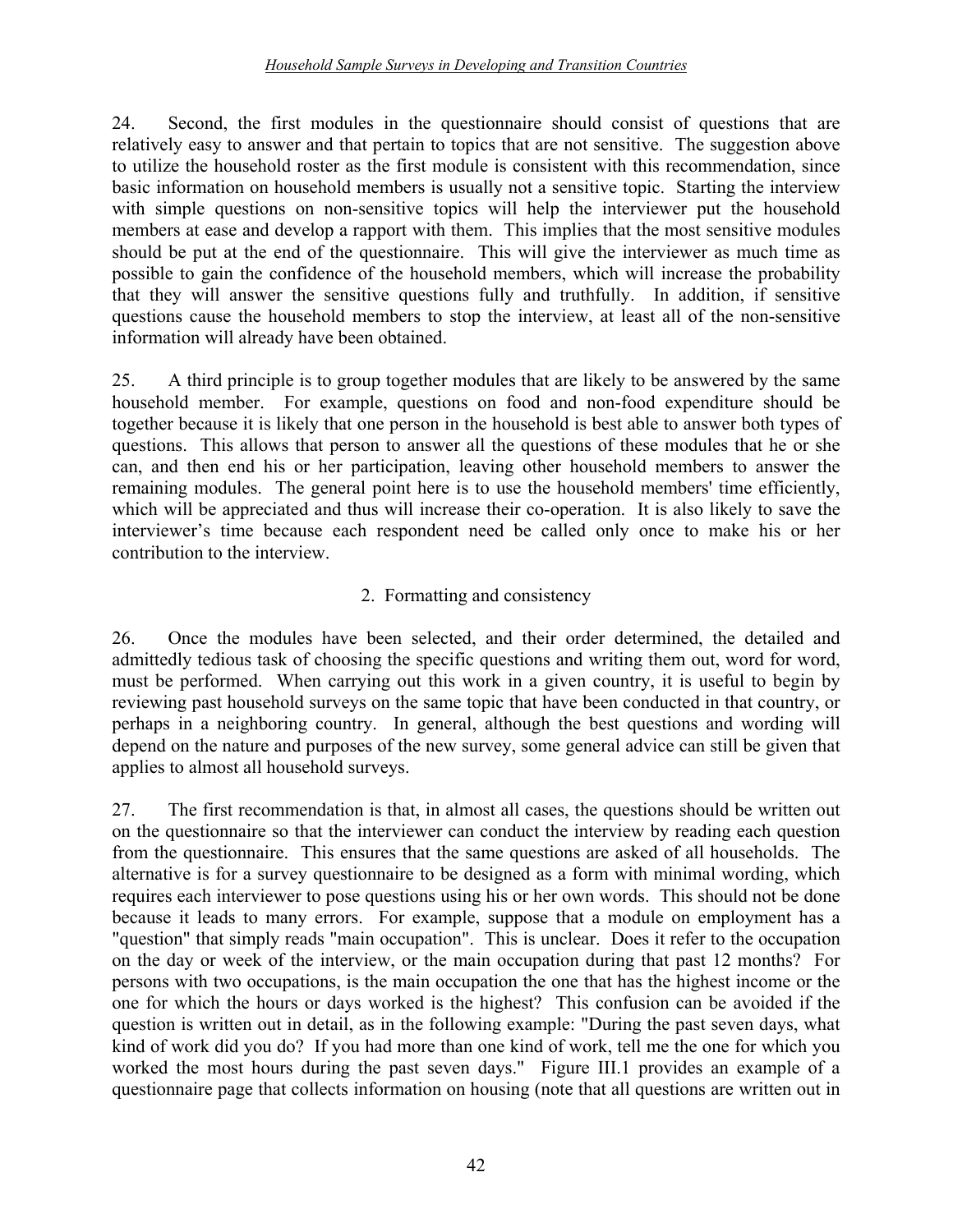*Household Sample Surveys in Developing and Transition Countries*

| <b>Figure III.1: Illustration of questionnaire formatting</b>                                        | 8. Do you have legal title to the dwelling or any document that shows<br>ownership?                                                              |
|------------------------------------------------------------------------------------------------------|--------------------------------------------------------------------------------------------------------------------------------------------------|
| 1. Is this dwelling owned by a member of your household?                                             | YES 1                                                                                                                                            |
| $YES$ 1                                                                                              | 9. What type of title is it?                                                                                                                     |
| 2. How did your household obtain this dwelling?<br>PRIVATIZED 1<br>PURCHASED FROM A PRIVATE PERSON 2 | FULL LEGAL TITLE, REGISTERED 1<br>LEGAL TITLE, UNREGISTERED 2<br>PURCHASE RECEIPT 3<br>OTHER 4                                                   |
| NEWLY BUILT 3<br>COOPERATIVE ARRANGEMENT 4                                                           | 10. Which person holds the title or document to this dwelling?                                                                                   |
|                                                                                                      | WRITE ID CODE OF THIS PERSON FROM THE ROSTER                                                                                                     |
| 3. How much did you pay for the unit?                                                                | 1ST ID CODE:<br>2ND ID CODE:                                                                                                                     |
| 4. Do you make installment payments for your dwelling?                                               | 11. Could you sell this dwelling if you wanted to?                                                                                               |
| $NO$ 2 (»7)                                                                                          | NO 2 ( $>14$ , NEXT PAGE)                                                                                                                        |
| 5. What is the amount of the installment?                                                            | 12. If you sold this dwelling today how much would you receive for it?                                                                           |
| AMOUNT (UNITS OF CURRENCY)<br><b>TIME UNIT</b>                                                       | AMOUNT (UNITS OF CURRENCY)<br>13. Estimate, please, the amount of money you could receive as rent if you<br>let this dwelling to another person? |
| 6. In what year do you expect to make your last instalment payment?                                  | AMOUNT (UNITS OF CURRENCY)<br><b>TIME UNIT</b>                                                                                                   |
| <b>YEAR</b>                                                                                          | » » QUESTION 28, NEXT PAGE                                                                                                                       |
| 7. Do you have legal title to the land or any document that shows<br>ownership?<br>$YES$ 1<br>$NO$ 2 | MONTH6<br>YEAR9<br>TIME UNITS:<br>$DAY$ 3<br>QUARTER7<br>WEEK1<br>HALF-YEAR8<br>FORTNIGHT5                                                       |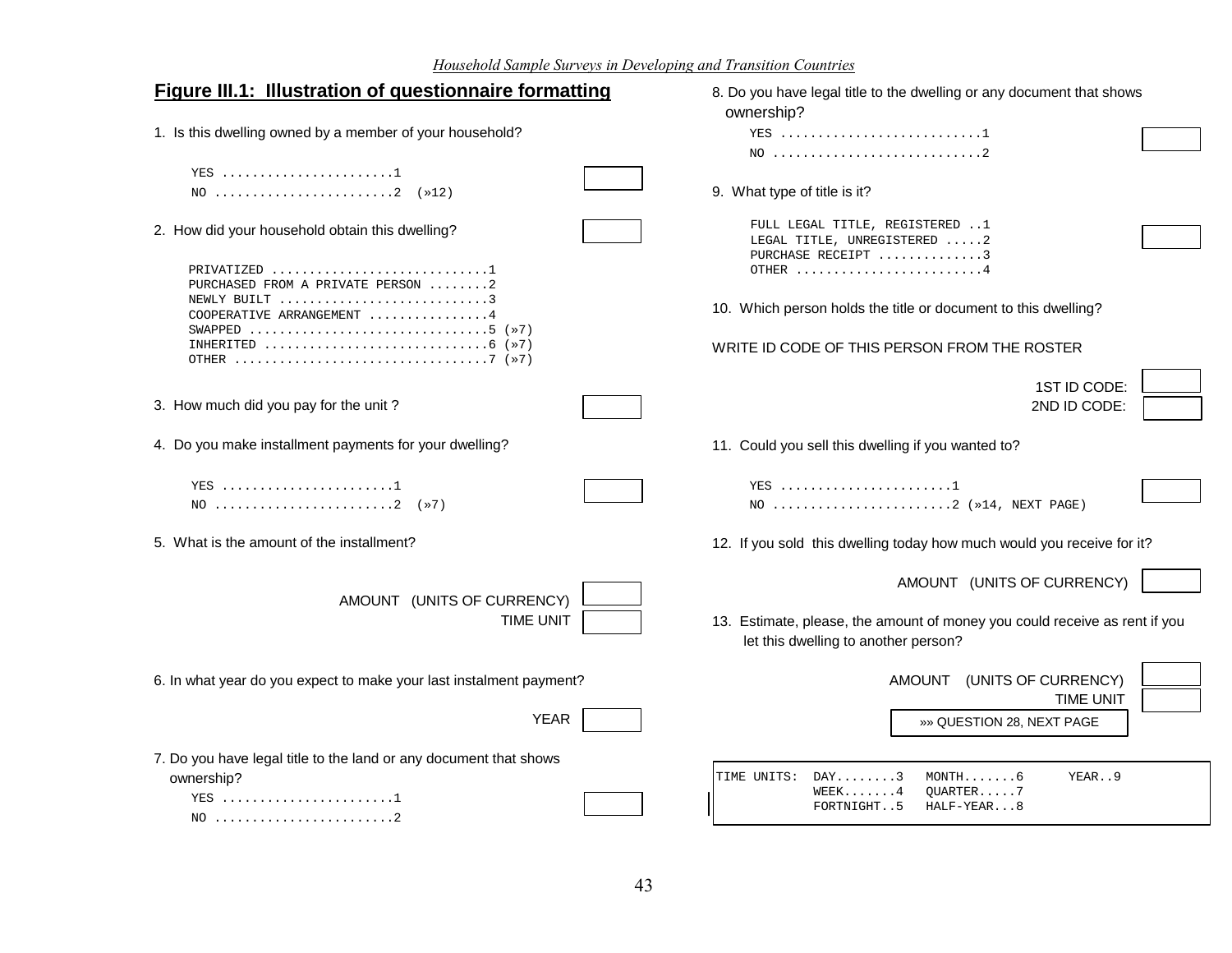complete sentences). The advantage of writing out all questions was clearly demonstrated in an experimental study by Scott and others (1988): questions that had not been written out in detail produced 7 to 20 times more errors than did questions that had been written out in detail.

28. The second recommendation is closely related to the first: the questionnaire should include precise definitions of all key concepts used in the survey questionnaire, primarily to allow the interviewer to refer to the definition during the interview when unusual cases are encountered. In addition, the questionnaire should contain some instructional comments for the interviewer; examples of such comments are given for question 10 in Figure III.1. More elaborate instructions and explanations of terms should be provided in an interviewer manual. Such manuals are discussed in chapter IV.

29. A third recommendation is to keep questions as short and simple as possible, using common, everyday terms. In addition, all questions should be checked carefully to ensure that they are not "leading" or otherwise likely to induce the respondent to give biased responses. If the question is complicated, break it down into two or more separate questions. An example illustrates this point. Suppose that information is needed on whether a person was either an employee or self-employed (or both) during the past seven days. Trying to elicit all this from one question using somewhat technical jargon could produce the following:

*During the past seven days, were you employed for wages or other remuneration, or were you self-employed in a household enterprise, were you engaged in both types of activities simultaneously, or were you engaged in neither activity?* 

This question should be replaced with the following two separate questions using less technical terms:

- *1. During the past seven days, did you work for pay for someone who is not a member of this household?*
- *2. During the past seven days, did you work on your own account, for example, as a farmer or a seller of goods or services?*

Questions 8, 9 and 10 in figure III.1 offer another illustration of this point. Survey designers may be tempted to "shorten" the questionnaire by combining these questions into one long question such as:

*What kind of legal title or document, if any, do you have for the ownership of this dwelling, and who in the household actually holds the title?* 

Yet, this longer question could confuse many respondents, and if this happens, explaining the question could take more time than asking the three questions separately.

30. Fourth, the questionnaire should be designed so that the answers to almost all questions are pre-coded. Such questions are often called "closed questions" by survey designers. For example, the responses to questions for which the answer is either *yes* or *no* can be recorded in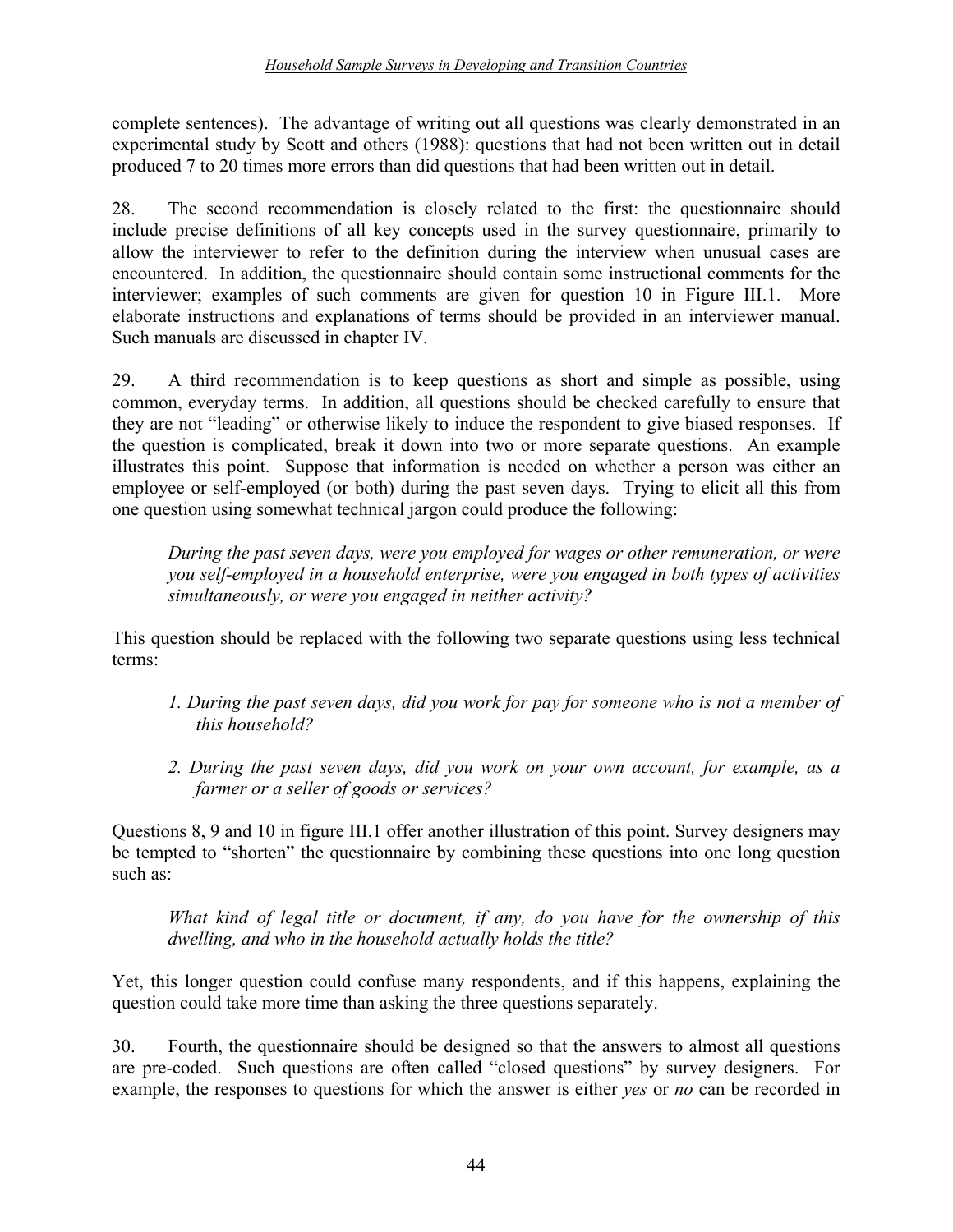the questionnaire as "1" for *yes* and "2" for *no*. This is easier for the interviewer, who needs to write only a single digit instead of an entire word or phrase.<sup>9</sup> More importantly, it bypasses the "coding" step in which questionnaires with the interviewers' (often illegible) handwritten responses consisting of one or more words are given to an office "coder" who then writes out numerical codes for those responses. This extra step can produce more errors, but in almost all cases it can be avoided. (However, the coding of more complex classifications, such as occupation and industry, requires skills and time that the field staff are unlikely to have, and it is recommended that these should be coded by skilled office coders, based on interviewers' written descriptions.) In figure III.1, all possible responses to questions are pre-coded, and all codes are given on the same page as the question (usually immediately after the question).

31. The fifth recommendation is related to the third. The coding scheme for answers should be consistent across questions. For example, in almost all household surveys there are many questions for which the answer is either *yes* or *no*. The numerical codes for all such questions in the questionnaire should always be the same, for example, "1" for *yes* and "2" for *no*. Once this (or some other) coding rule is established, it should be used for all *yes* or *no* responses to questions on the questionnaire. Thus, the interviewer will learn that he or she should always code 1 for *yes* and 2 for *no* for all *yes* or *no* questions in the questionnaire. This can be extended to other types of responses as well. Many questionnaires will have questions for which the answers are in terms of time units or distance, such as "When was the last time that you visited a doctor?" or "How far is your house from the nearest road?" Time units could be coded as follows: 1 would indicate minutes, 2 hours, 3 days, 4 weeks and so forth. Thus, a response of " $10$  days" would be recorded with two numbers, " $10$ " and " $3$ ", where  $3$  is the time unit code. Similarly, for distance, code 1 could indicate metres and 2 could indicate kilometres. The precise coding scheme can differ across surveys; the important point is that, as far as possible, all questions that require a code of this type should use the same coding scheme.<sup>10</sup> Figure III.1 also illustrates this recommendation. Note that the time unit codes given at the bottom of the page are given once for use in two questions on that page, namely, questions 5 and 13.

32. This discussion of coding schemes raises the question whether the interviewer should tell the respondents the possible responses to questions, or should read only the question and not the response codes. In general, the latter method is better. Respondents may indicate one of the first responses simply because they heard that response first, even when a later response is more accurate. Also, if there are a large number of responses to be read out, respondents may make errors in choosing among the many different possible responses.

33. A sixth recommendation is that the survey questionnaire should include "skip codes" which indicate which questions are not to be asked of the household, based on the answers to previous questions. For example, a survey may include the question, "Did you look for work in the past seven days?" If the answer is *yes*, the questionnaire may then ask about the methods

<sup>1</sup> 9 Another option is to allow the interviewer to put an "X" or a check mark into a box next to a pre-coded response.

While it should not matter that the code numbers for simple concepts, such as time and distance units, differ across surveys in the same country, there is a good reason to use the same coding scheme for more complex concepts, such as types of occupations or types of diseases, in order to ensure comparability over time in different surveys.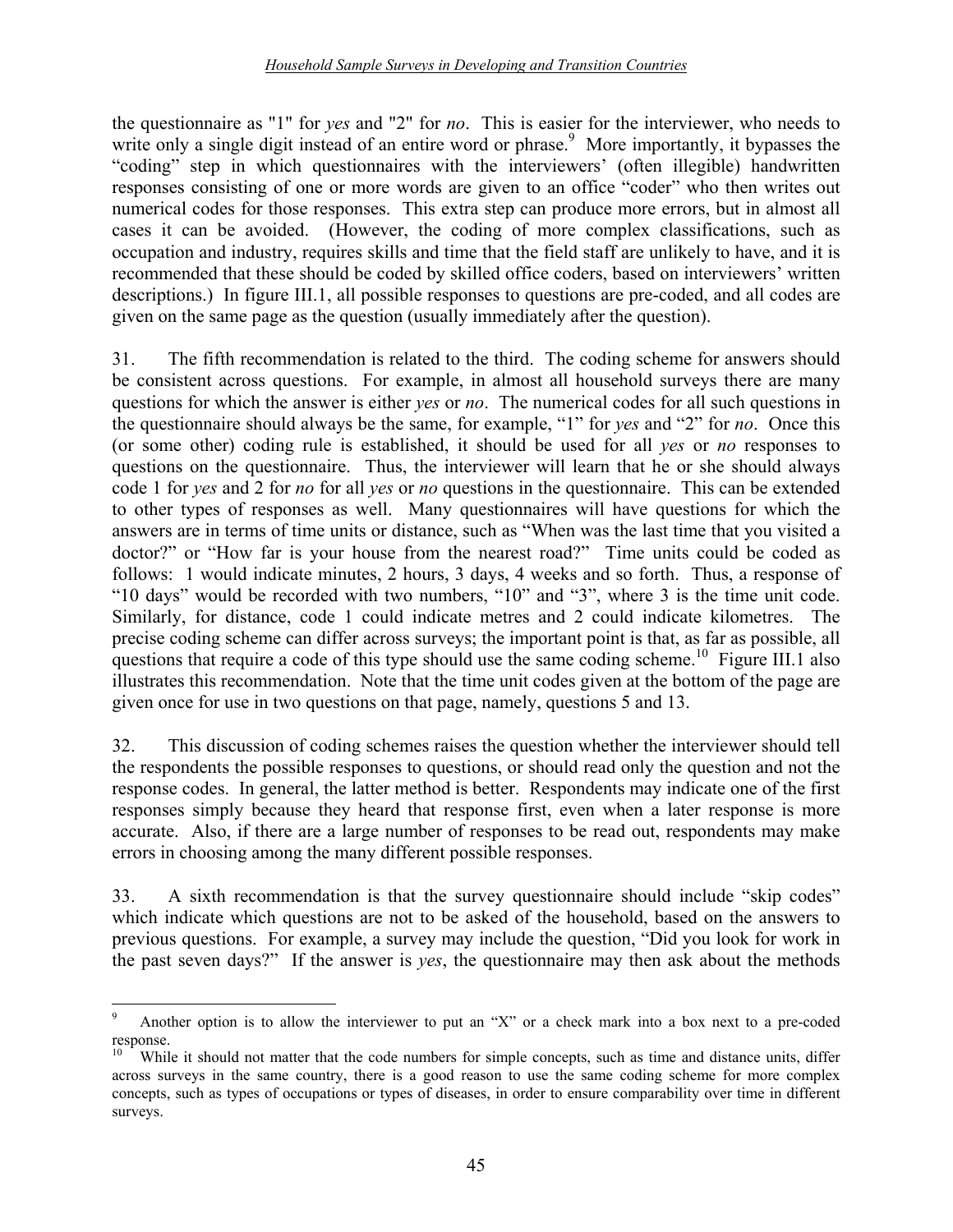used, but if the answer is *no,* such a question would be irrelevant. Very brief instructions, such as "IF NO, GO TO QUESTION 6" should be included right next to the first question, so that the interviewer does not ask irrelevant questions. Certain conventions could be adopted to express those instructions more succinctly; for example, the above instruction could be written "IF NO,  $\rightarrow$  Q.6". In figure III.1, the instructions governed by the conventions are very brief: they are given by numbers in parentheses following the relevant response codes. For example, the mark  $\frac{1}{2}$ <sup>o</sup> after the NO code in question 1 indicates that if the answer to that question is *no* the interviewer should go to question 12.

34. There is a final point to be made regarding formatting, namely, that the questions should be asked in ways that allow the respondent to answer in his or her own words. This is best explained by an example. In a survey on housing, there may be a question on rent paid for the household's dwelling. Depending on the rental contract, some respondents will pay a certain amount each week, while others will pay rent once per month and still others will make annual payments. The point here is to let the respondent choose the unit, so that the question should be "How much do you pay in rent for your dwelling?" instead of "How much do you pay per month to rent your dwelling?" The problem with the latter question is that it forces the respondent to answer in terms of monthly rent. A respondent may know very well that he pays \$50 per week, but he may make an error multiplying \$50 by 4.3 and thus may report some answer other than the correct one (\$217 per month). It is best to design the questionnaire so that the interviewer can write down numerical codes for different time units, as illustrated in question 5 of figure III.1, so that \$50 per week, for example, may be recorded as 50 in one space plus 4 (numerical code for week) in an adjacent space. When the data are analysed, the researcher, who will be much less likely to make a mistake than the respondent, can easily convert the amounts into a common unit such as rent paid per year.

## 3. Other advice on the details of questionnaire design

35. Finally, a few more general pieces of advice can be given on the design of the questionnaire. First, for questions that are very important, such as the number of people in the household or the different sources of income of the household, it may be useful to ask a "probe" question that helps the respondent remember something that he or she may have forgotten. For example, after obtaining a list of all household members, the interviewer could pose the following question:

*According to the information that you have given me, there are six persons in this household. Is that correct, or does someone else belong to this household, such as someone who may be temporarily away for a few days or weeks?* 

36. Second, the questionnaire should be designed so that each household and each person in the household has a unique code number that identifies that person in all parts of the questionnaire. This will assist data analysts in matching information across the same households and the same individuals. In almost all cases, there should be one questionnaire per household; in the exceptional case where two or more questionnaires are used, extra care must be taken to ensure that the same household code is written on each of the questionnaires completed for that household.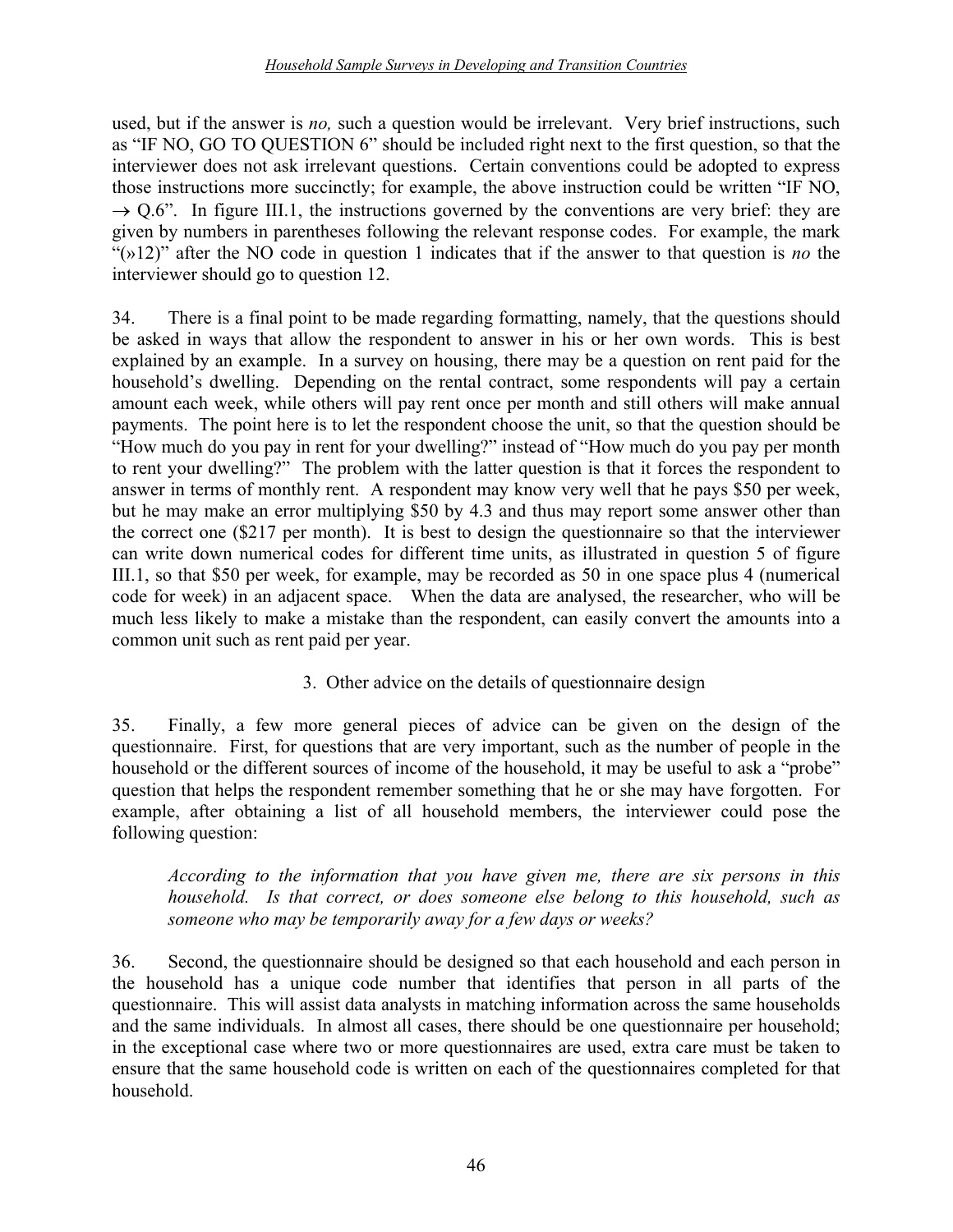# **D. The process**

37. The discussion so far has provided advice on how to design household survey questionnaires but almost no information on those who will be involved and how they can check the questionnaire that has been drafted. The present section makes recommendations regarding the process used to draft, test and finalize the questionnaire.

### 1. Forming a team

38. Household surveys almost always entail a very large number of decisions and actions, which typically prove to be more complicated than initially expected. This implies that a single person or even a small group of people may simply not have enough time or expertise to successfully design a household survey questionnaire. Therefore, a team of "experts" must be formed at the very beginning of the process to ensure that no aspect of the survey is neglected. The team should have representatives from several key groups.

39. Perhaps it is most important to have one or more members of the group of policy makers on the team, that is to say, one or more persons representing the interests of the group or groups that plan to use the information gathered in the survey to make policy decisions. Although these people are not technical experts, they are needed to inform (and remind) other team members of the ultimate objectives of the survey. By including this group, the communication between the data users and the data producers will be greatly increased.

40. A second key group, comprising researchers and data analysts, will use the information in the data to answer the questions of interest to the policy makers. Their role is to develop the data analysis plan, which will ensure that the data collected are adequate to answer those questions. In some cases, answering the questions of policy makers is a simple task but in other cases, it can be quite complicated.

41. Last but not least is the group of data collectors, which includes interviewers, supervisors and data entry staff (including computer technicians). These people are usually the staff of the organization that has the formal responsibility of collecting the data. Their previous experience in collecting household survey data is indispensable. They know best what kinds of questions households can answer and what kinds they cannot answer. Within this group, there should be someone who is experienced with the data entry stage of the data-collection process. Simple suggestions by that person can significantly increase the accuracy of the data collected and reduce the time required to make the data ready for analysis.

2. Developing the first draft of the questionnaire

42. The first draft of almost any household survey questionnaire is developed in a series of meetings of the survey team members. As with first drafts of any type, the product will inevitably have many errors. The modular approach advocated in this chapter implies that the first draft will consist of a collection of different modules. When putting the different modules together in the first draft, several things must be checked.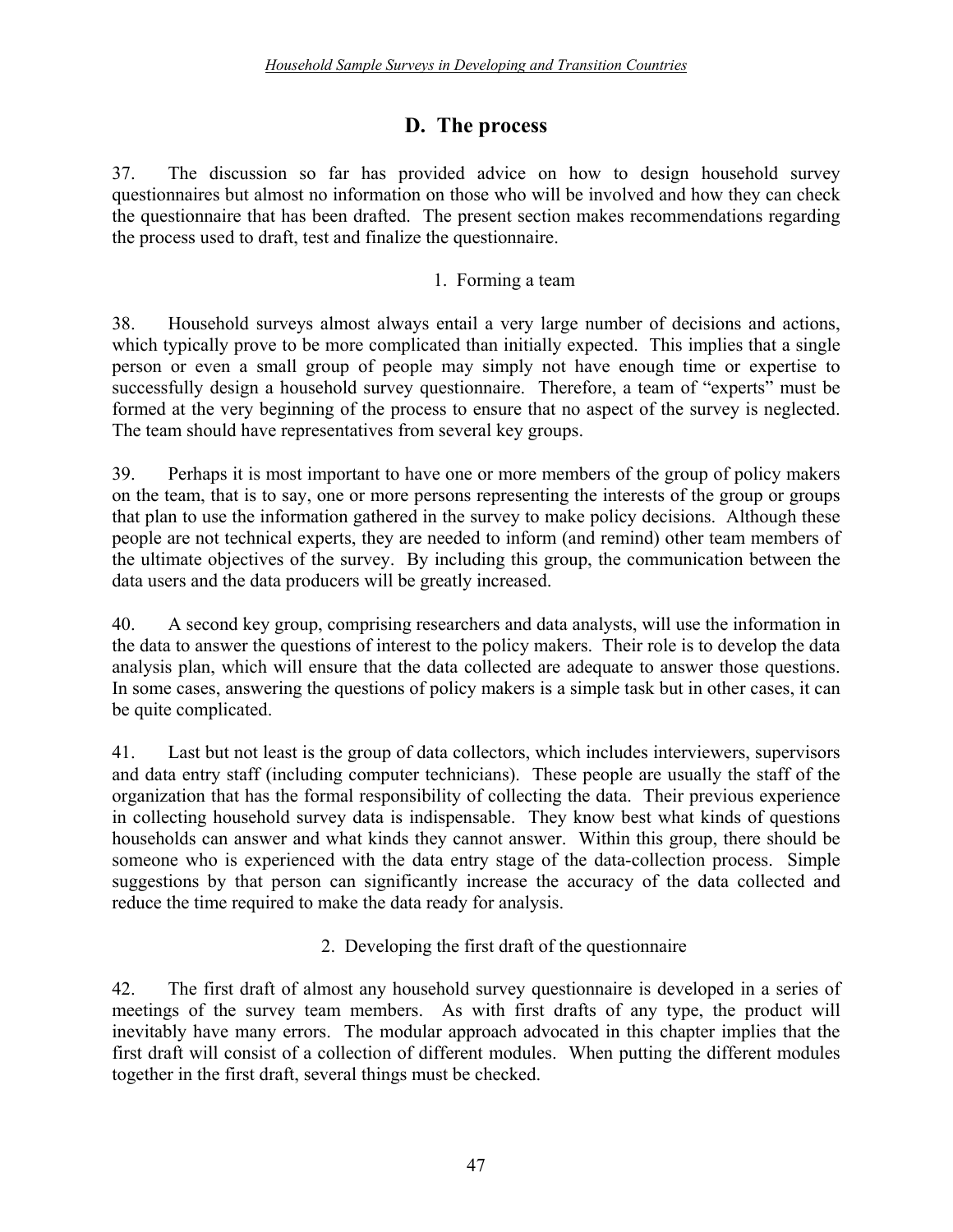43. First, the survey team should check whether the modules as a group collect all the information desired. It may be that a key question for one module is assumed to have been included in another module, when in fact it has not been included. A joint meeting of all participants on all modules is needed to ensure that some important pieces of information have not been left out of the questionnaire. An analogous point holds concerning overlaps. When all the modules are combined, some questions may turn out to have been asked twice in two different modules. Such redundancy should usually be eliminated in order to save the time of both the respondents and the interviewers. The only case where duplicate questions should not be eliminated is that in which they provide confirmation of a very important piece of information, such as whether an individual is really a household member. The age of household members may be checked by including questions on both current age and date of birth, and the fact that an individual really is a household member may be verified by asking if the individual has lived in other places during the past 12 months and, if so, how many months he/she has lived there (after initially asking a question about how many months he/she lived in the household that is being interviewed).

44. Second, the overall length of the questionnaire should be checked. In any country, there is a limit to how much time respondents are willing to devote to answering questions for a household survey. At the same time, survey designers have a tendency to ask a large number of questions, making the final product much larger than originally envisioned. The field test (discussed below) can be used to answer the question how long it takes to interview a typical household (and how much time the respondents are willing to devote to being interviewed), but experienced interviewers and supervisors can give the team a rough idea by examining the questionnaire. Eliminating questions that would collect "low priority" information is a painful but necessary part of developing the first draft of any household survey questionnaire.

45. Finally, the first draft of the questionnaire should be checked for consistency in recall periods. For example, one goal of a survey may be to collect the household income from all sources in the past month or past year. The questionnaire needs to be checked to ensure that all sections that collect income data have the same recall period.<sup>11</sup> The main exception to this rule arises in those occasional cases where, as explained above, respondents need to be permitted flexibility in choosing the recall period that is easiest for them to use.

3. Field-testing and finalizing the questionnaire

46. No household survey questionnaire, however small or simple, should be finalized without being tried out on a small number of households to check for problems in the questionnaire design. In almost all cases, a new household questionnaire has many errors and shortcomings that do not become apparent until the questionnaire is tried on some typical households from the population of interest. A few general rules are given below; for a more detailed treatment see Grosh and Glewwe (2000) and Converse and Presser (1986).

 $\overline{a}$ 11 Some surveys include reference points in time, for example, when asking about circumstances that existed 5 or 10 years ago. These reference points, which sometimes involve a specific date, month or year, should also be checked for consistency throughout the questionnaire.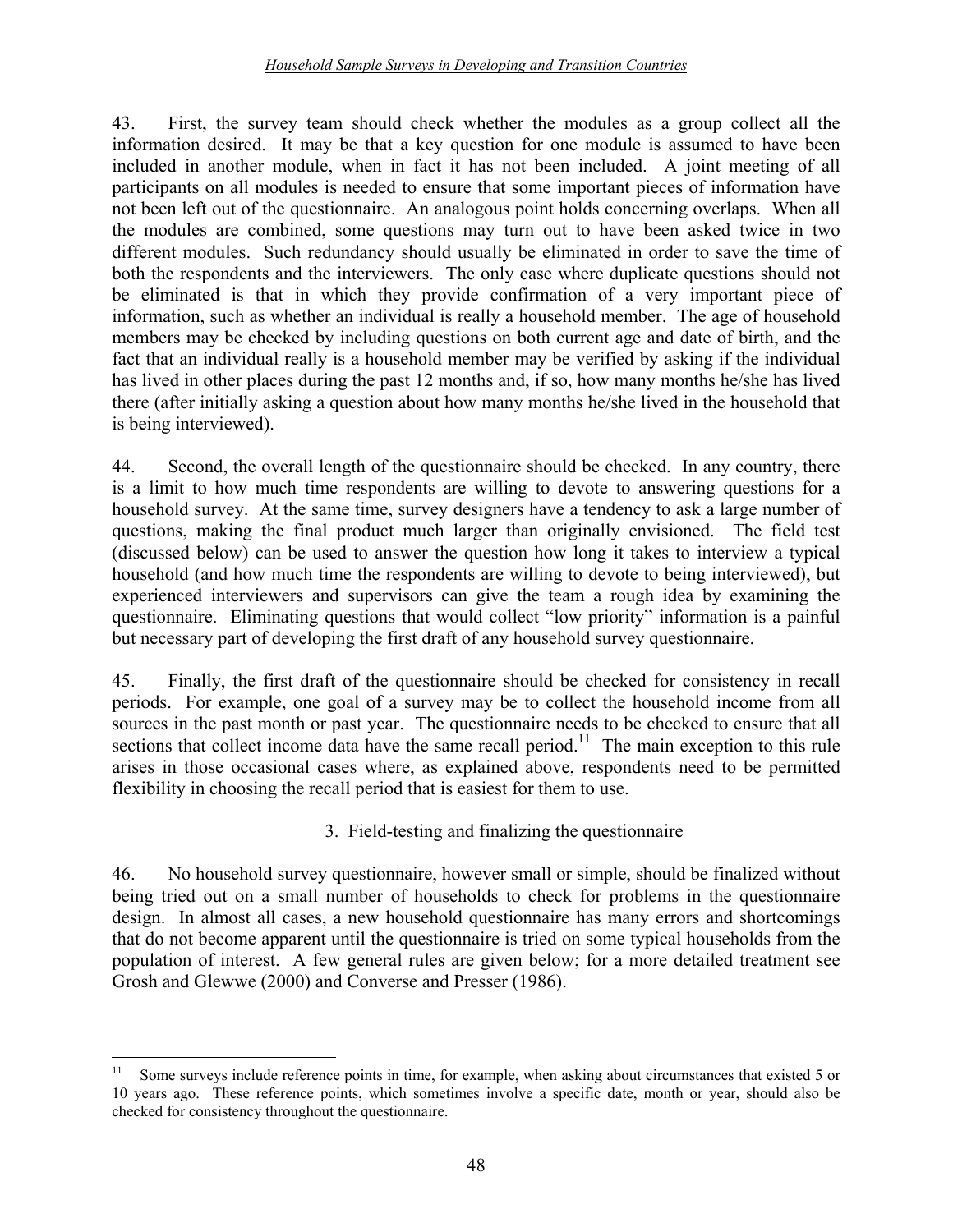47. Field-testing the draft questionnaire can be divided into two stages. The first stage, which is often called pre-testing, involves trying out selected sections (modules) of the questionnaire on a small number of households (for example, 10-15), to obtain an approximate idea of how well the draft questionnaire pages work. This can be done more than once, starting in the early stages of the questionnaire design process. The second stage is a comprehensive field test of a draft questionnaire. It is often referred to as the pilot test. This is a larger operation, involving 100-200 households. The households should belong not to one small area but to several areas that represent the population of interest. For surveys intended for both urban and rural areas, the pilot test must be conducted in both urban and rural areas. It should also be conducted in different parts of the country or region where the final questionnaire will be used. Finally, the choice of households should be such that all modules are tested on at least 50 households – but ideally, more than 50. This implies, for example, that if the questionnaire has a module that collects data on small household businesses, then at least 50 of the households interviewed for the pilot test should have such businesses.

48. Most pilot tests require a period of from one to two weeks for the conduct of interviews for the 100-200 households. All members of the survey team should participate in the pilot test and watch as many interviews as possible. Indeed, pilot tests provide an excellent training experience for anyone with little experience in designing household survey questionnaires. One important piece of information provided by the pilot test is an estimate of the amount of time needed to complete a questionnaire.<sup>12</sup> Yet, one should also realize that the figure obtained will overestimate (by as much as a factor of two) the time required to interview a household in the actual survey, both because the pilot survey interviewers will have had little experience with the draft questionnaire, and because they will be slowed down by flaws in the draft questionnaire that will be corrected in the actual survey questionnaire.

49. Another key point is that in countries where more than one language is spoken, the questionnaire should be translated into all major languages and the pilot test should be carried out in those languages. This is extremely important. In particular, the practice during an interview of having interviewers translate from one language into another because the questionnaire is in a language different from the one used by the respondent, should be avoided as far as possible. Studies have shown, (for example, Scott and others, 1988) that such on-thespot translation, compared with the use of a questionnaire previously translated into the language of the respondent, increases errors by a factor of from two to four. To check the accuracy of a translation, a person or group other than the one(s) that produced the original translation should ìback-translateî the translated questionnaire into the original language. This back-translation should be compared with the content of the original questionnaire to determine whether the translation clearly conveyed the content of the original questionnaire; any differences indicate that something was "lost in translation". A useful reference for questionnaire translation is Harkness, Van de Vijver and Mohler (2003).

50. A final important aspect of the pilot test is that it should test not only the draft questionnaire but also the entire fieldwork plan, including supervision methods, data entry, and

 $12\,$ 12 In the conducting of both pre-tests and pilot tests, the draft questionnaire should include space to write down the starting and finishing times for completing each questionnaire module, which are to be recorded for each household interviewed. This will indicate how much interview time is needed to complete each module.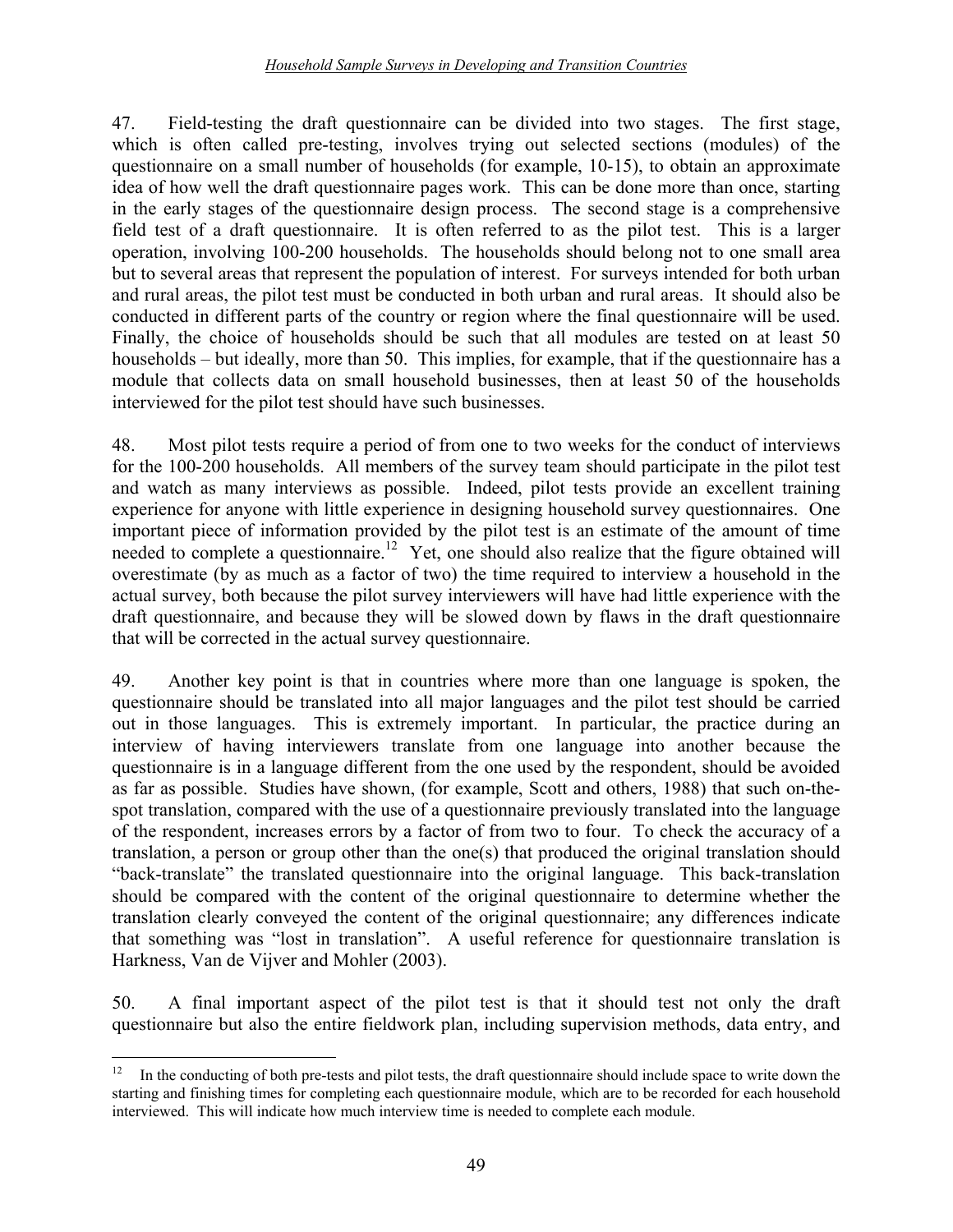written materials such as interviewer manuals (all of these are discussed further in chap. IV). Only by testing the entire process can the team be assured that the survey is ready for implementation. A useful last step is to undertake a "quick analysis" of the data collected in the pilot test to check for problems that may otherwise be overlooked.

51. Immediately after the pilot test, the survey team should hold several days of meetings to discuss the results and modify the questionnaire in light of the lessons learned. The quick analysis of the pilot test data mentioned in the previous paragraph, which will usually be presented in the form of some simple tables, should be prepared for these meetings. In some cases, there may be so many problems that a second pilot test, perhaps not as large as the first, must be scheduled to verify whether large changes in the questionnaire will actually work well in the field. All team members must be present at these meetings, which should also include most or all of the individuals who actually conducted the interviews during the pilot test.

52. A considerable amount of research has been conducted on questionnaire design in recent years and valuable new methods for constructing effective questionnaires have been developed. Although these methods are not yet widely used in developing and transition countries, their use is likely to increase markedly in the future. There is no space to describe these methods here, but readers are encouraged to consult the literature on them. The methods include focus groups, cognitive interviews, and behavior coding. Esposito and Rothgeb (1997) and Biemer and Lyberg (2003) provide good general overviews of these methods. See also Krueger and Casey (2000) for focus groups, Forsyth and Lessler (1991) for cognitive interviews, and Fowler and Cannell (1996) for behavior coding. Chapter IX of this publication also provides details on focus groups and behavior coding in sections C.2 and C.6, respectively.

# **E. Concluding comments**

53. This chapter has provided general recommendations for the design of household questionnaires for developing countries. The focus has been on questionnaires administered to households. Some household surveys also collect data on the local community in a separate ìcommunity questionnaireî. Such questionnaires are not covered in this chapter owing to lack of space. See Frankenberg (2000) for detailed recommendations on the design of community questionnaires.

54. While this chapter has covered many topics, each topic was treated only briefly. Anyone who is planning such a survey must consult other material in order to obtain much more detailed advice. The references given at the end of this chapter are a good place to start.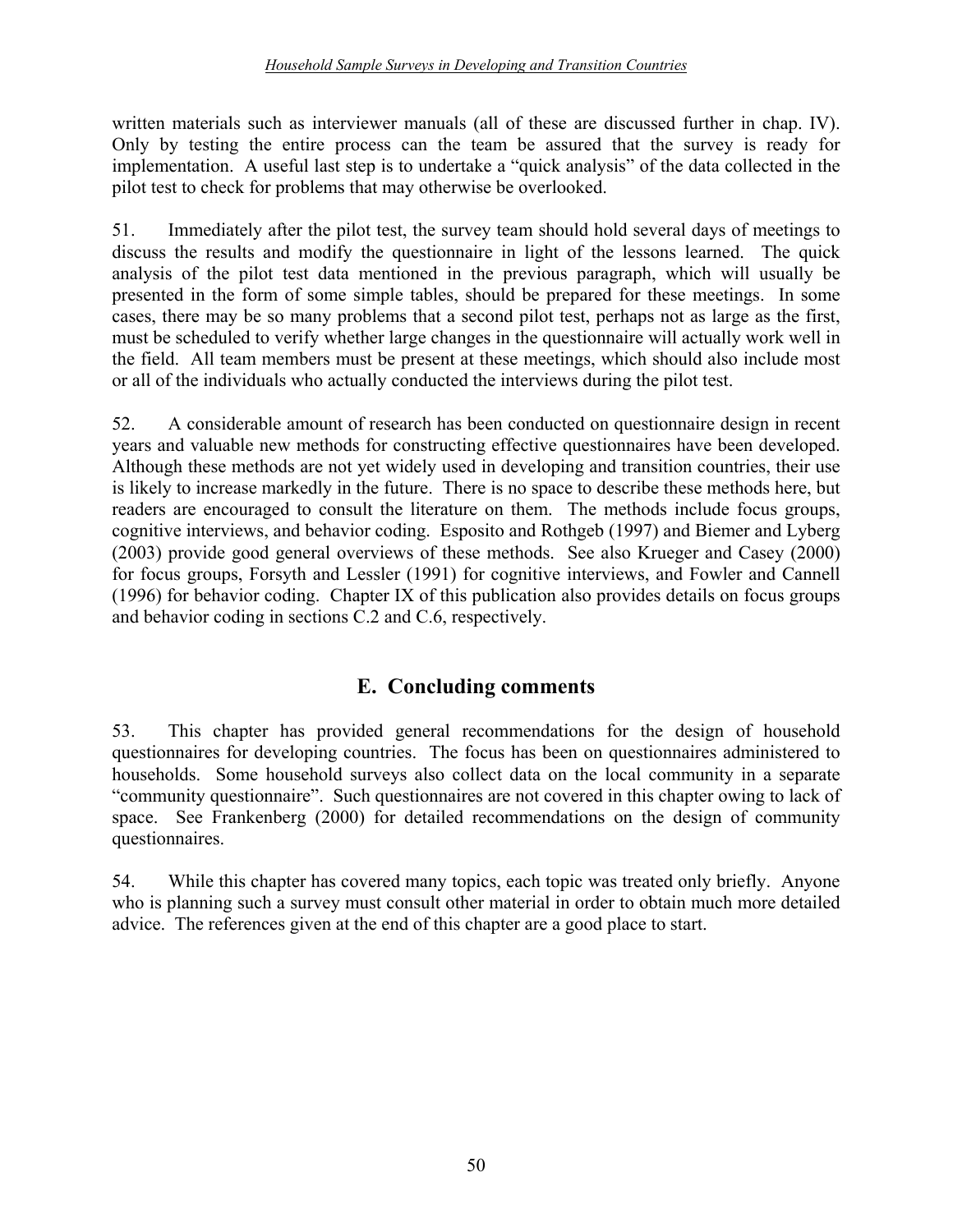# **References**

Biemer, Paul P., and Lars E. Lyberg (2003). *Introduction to Survey Quality*. New York: Wiley.

- Casley, Dennis, and Denis Lury (1987). *Data Collection in Developing Countries*. Oxford, United Kingdom: Clarendon Press.
- Converse, Jean M., and Stanley Presser (1986). *Survey Questions: Handcrafting the Standardized Questionnaire*. Beverly Hills, California: Sage Publications.
- Deaton, Angus, and Margaret Grosh (2000). Consumption. In *Designing Household Survey Questionnaires for Developing Countries: Lessons from 15 Years of the Living Standards Measurement Study,* Margaret Grosh and Paul Glewwe, eds. New York: Oxford University Press (for World Bank).
- Esposito, James L., and Jennifer M. Rothgeb (1997). Evaluating survey data: making the transition from pretesting to quality assessment. In *Survey Measurement and Process Quality,* Lars E. Lyberg and others, eds. New York: Wiley.
- Forsyth, Barbara H., and Judith T. Lessler (1991). Cognitive laboratory methods: a taxonomy. In *Measurement Errors in Surveys,* Paul P. Biemer and others, eds. New York: Wiley.
- Fowler, F.J., and C.F. Cannell (1996). Using behavior coding to identify cognitive problems with survey questions. In *Methodology for Determining Cognitive and Communicative Processes in Survey Research*. San Francisco, California: Jossey-Bass.
- Frankenberg, Elizabeth (2000). Community and price data. In *Designing Household Survey Questionnaires for Developing Countries: Lessons from 15 Years of the Living Standards Measurement Study,* Margaret Grosh and Paul Glewwe, eds*.* New York: Oxford University Press (for World Bank).
- Grosh, Margaret, and Paul Glewwe, eds. (2000). *Designing Household Survey Questionnaires for Developing Countries: Lessons from 15 Years of the Living Standards Measurement Study.* New York: Oxford University Press (for World Bank).
- Harkness, Janet A., Fons J.R. Van de Vijver and Peter Mohler (2003). *Cross-Cultural Survey Methods*. New York: Wiley
- Hussmanns, R., F. Merhan and V. Verma (1990). *Surveys of Economically Active Population, Employment, Unemployment, and Underemployment*. An ILO Manual on Concepts and Methods. Geneva: International Labour Organization Office.
- Krueger, Richard A., and Mary Anne Casey (2000). *Focus Groups: A Practical Guide for Applied Research*. Thousand Oaks, California.: Sage Publications.